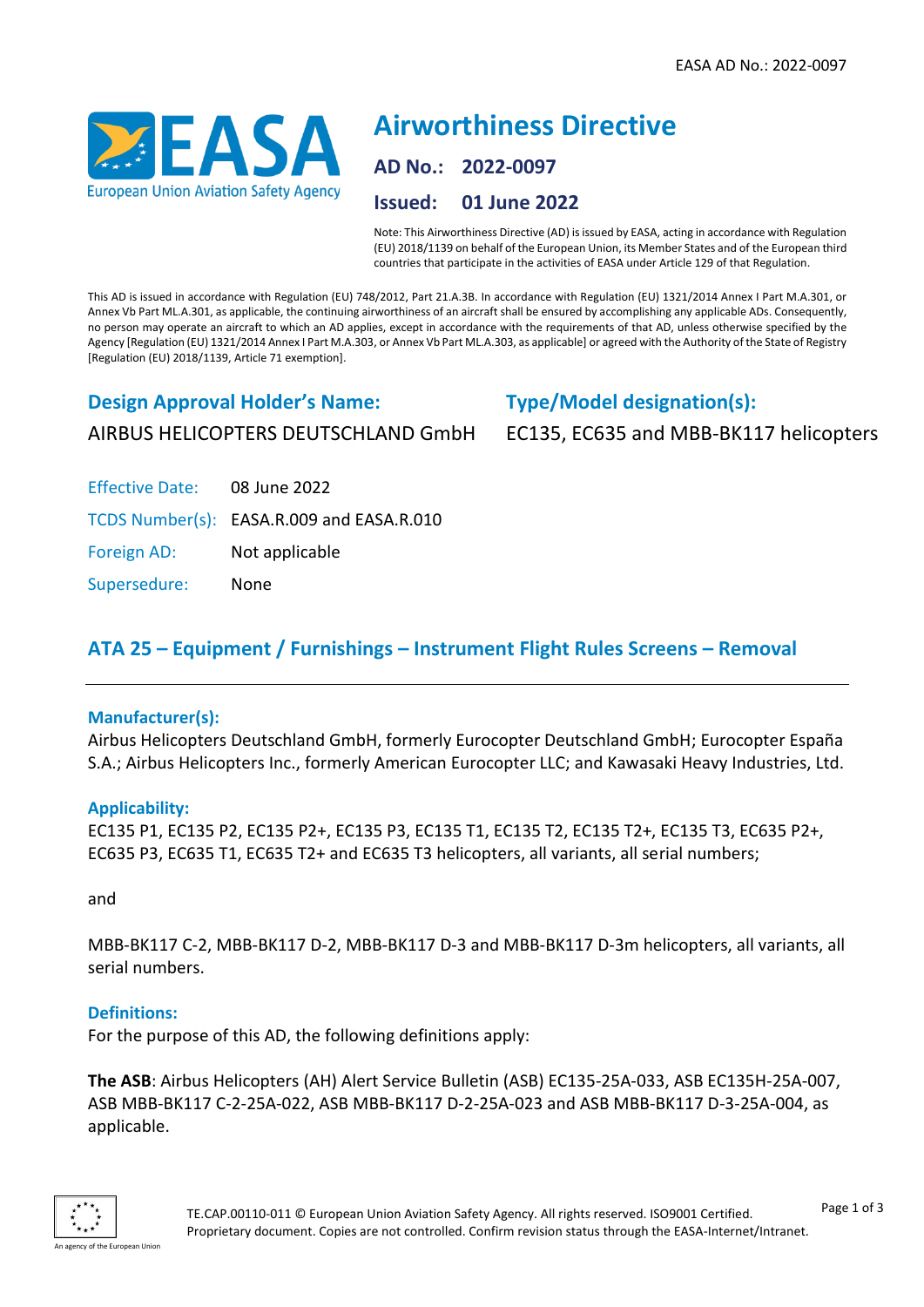## **Affected part**:

For EC135 and EC635 helicopters: Instrument Flight Rules (IFR)-screen lower, having Part Number (P/N) L251M4854101, IFR-screen upper, having P/N L251M4855101, and IFR-screen pilot door, having P/N L251M4856101;

For MBB-BK117 C-2 helicopters: IFR-screen below assembly, having P/N B349M7006101, IFR-screen above assembly, having P/N B349M7003101, and IFR-screen door assembly, having P/N B349M7007101; and

For MBB-BK117 D-2, D-3 and D-3m helicopters: IFR-screen below assembly, having P/N B349M7006101, IFR-screen above assembly, having P/N B349M7003101 and P/N D251M7001101, and IFR-screen door assembly, having P/N B349M7007101.

**Groups**: Group 1 helicopters are those that have an affected part installed. Group 2 helicopters are those that do not have an affected part installed.

#### **Reason:**

It has been determined that affected parts may have been installed on certain helicopters in accordance with AH maintenance instructions, and used for IFR training.

This condition, if not corrected, could lead to reduced situational awareness of the pilot, possibly resulting in a mid-air collision.

To address this potential unsafe condition, AH issued the ASB, providing instructions to remove the IFR-screens.

For the reason described above, this AD requires removal of the affected parts, and prohibits (re)installation of affected parts.

AH also issued Safety Information Notice (SIN) 3807-S-25 providing information applicable to other helicopter types and models for which no maintenance instructions for IFR-screen installation have been issued.

## **Required Action(s) and Compliance Time(s):**

Required as indicated, unless accomplished previously:

## **Modification**:

(1) For Group 1 helicopters: Before next flight after the effective date of this AD, remove all affected parts in accordance with the instructions of the ASB.

## **Part(s) Installation:**

(2) Group 1 and Group 2 helicopters: From the effective date of this AD, do not install an affected part on any helicopter.

## **Ref. Publications:**

AH ASB EC135-25A-033 original issue dated 23 May 2022.